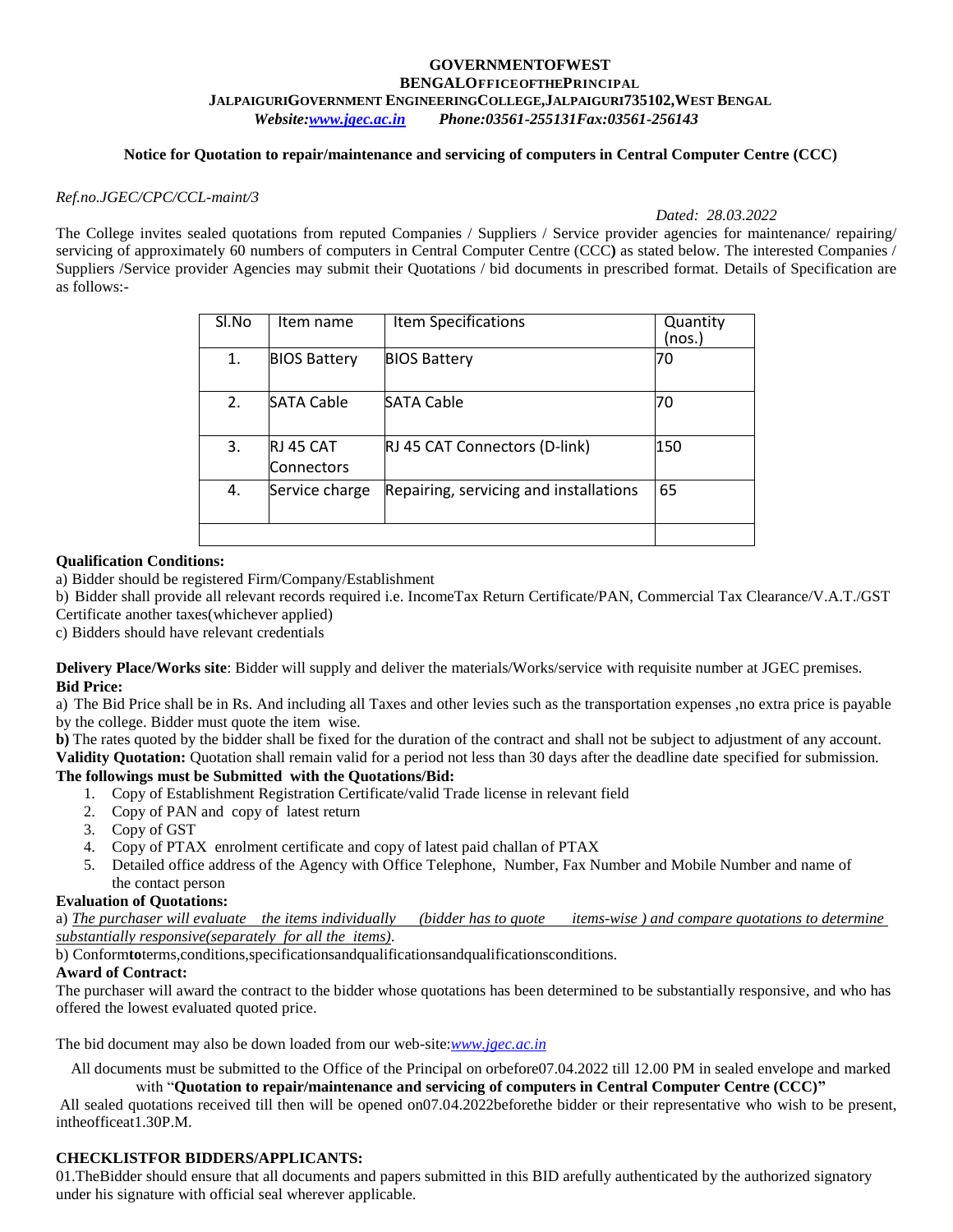The following documents form should be submitted with BID:

| Sl.No | Documents to be submitted                                                           | Documents Submitted |
|-------|-------------------------------------------------------------------------------------|---------------------|
|       |                                                                                     | (Y/N)               |
|       | All pages of this BID document should be duly signed by the authorized signatory as |                     |
|       | A token of acceptance of all terms and conditions by the bidder. Any other document |                     |
|       | submitted by the bidder should also be signed by the authorized signatory           |                     |
|       | Statement indicating experience of supplying<br>with<br>such items&<br>working      |                     |
|       | Govt.Ministries/Departments/PSUs, etc.                                              |                     |
|       | Attested copy CST                                                                   |                     |
| 4     | Attested copy of PAN/Number.                                                        |                     |
| 5     | Attested copy of return for last month/quarter as the case may be submitted         |                     |
|       | towards Central and State SalesTax/VAT if applicable.                               |                     |
|       | <b>Bid Form</b>                                                                     |                     |

Not withstanding the above, the purchaser reserves the right to accept or reject any quotations and to cancel the bidding process and Reject all quotations at any time prior to the award of the contract.

The bidder whose bid is accepted will be notified of the award of contract by the purchaser.

The terms of the accepted offer shall be incorporated in the supply order. The validity period may be extended by the purchaser by another15day in exceptional cases.

# **Other Terms & Conditions:**

(a) The College reserves the right to postpone/cancel the bid, the bidder will have to abide with the decision.

(b) Payment shall be made after the supply and submission of bills which will be subject to satisfactory supply (certified by the committee constituted for the purpose). Personnel in Charge will certify the quality and quantity of the items supplied/ work done as per specifications and recommend accordingly the extent of payment.

(c) No preference will be given to any bidder of class of bidders ,either for the price or for other terms and conditions.

(d) Quotation may be submitted on the printed letter head of the bidder in the prescribed format supplied with IFQ.

(e) Successful bidder will have to enter into an agreement with this Campus for timely execution of the Purchase order.

(f) No payment will be made for any damage of goods supplied.

(g) We look forward to receiving your quotations and thank you for your interest in this project.

(h) During execution of work, it is mandatory to provide original GST bills, manufacturer's warranty of the items/ procured or used parts to justify authenticity of the spare parts.

Harlton Ray

Principal/JGEC

Copy forwarded for information and necessaryaction to:

a). Office of the District Magistrate, Jalpaiguri, Jalpaiguri-735101b). OfficeoftheZillaParishad,Jalpaiguri,Jalpaiguri-735101 c). Office of the Panchayat, Samiti, Jalpaiguri, Jalpaiguri-735102d). College Website, Jalpaiguri Govt. Engg.College, Jalpaigurie).Notice Board,JalpaiguriGovt.Engg. College, Jalpaiguri-

f).Storekeeper ,JalpaiguriGovt.Engg.College,Jalpaiguri.